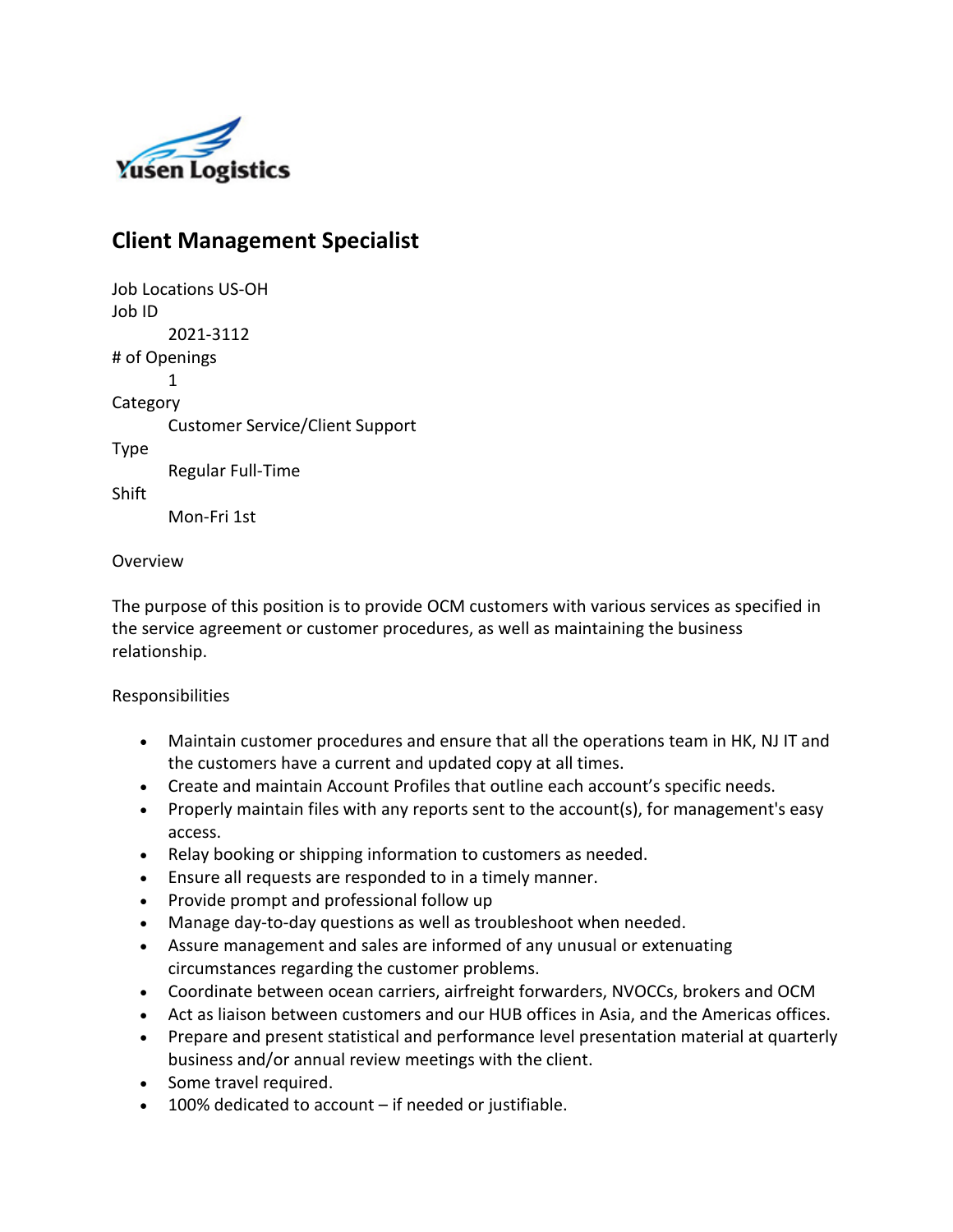# **CNS SPECIFIC REQUIREMENTS**

- Fully supporting and backing up day-to-day operational and reporting activities of Client Manager on-site.
- CTPAT CBP Big Lots Portal maintenance, record keeping, reporting for all vendors, factories, and service providers.
- Responsible for all vendor compliance reporting, and internal distribution of the reports.
- Responsible to develop divisional business review data and all presentations to be made to management of Big Lots.
- Support the development of improved visibility and reporting tools as directed by the Client Manager on-site, including Yusen's power BI w/ some BLS systems capabilities.
- Engage in interaction and support to Big Lots Merchants/Sourcing/Logistics/Transportation/Distribution, as directed and required.

# **Qualifications**

- Some college plus three or more years of global logistics experience; or equivalent combination of education and experience.
- Ability to write reports, business correspondence, and procedure manuals. Ability to effectively present information and respond to questions at all levels of the organization, customers and the general public.
- Ability to interpret a variety of instructions furnished in written, oral, diagram, or schedule form.
- Ability to identify and resolve problems in a timely manner; Gather and analyze information skillfully; propose alternative solutions.
- Must possess excellent customer service skills with the ability to grasp extensive knowledge while dealing with a variety of people.
- Ability to organize and manage multiple priorities.
- Microsoft Excel Proficient
- Microsoft Access Preferred
- Background in Logistics Industry with Retail Focus

*The above statements are intended to describe the general nature of work being performed. They are not to be construed as an exhaustive list of all responsibilities, duties and skills required.*